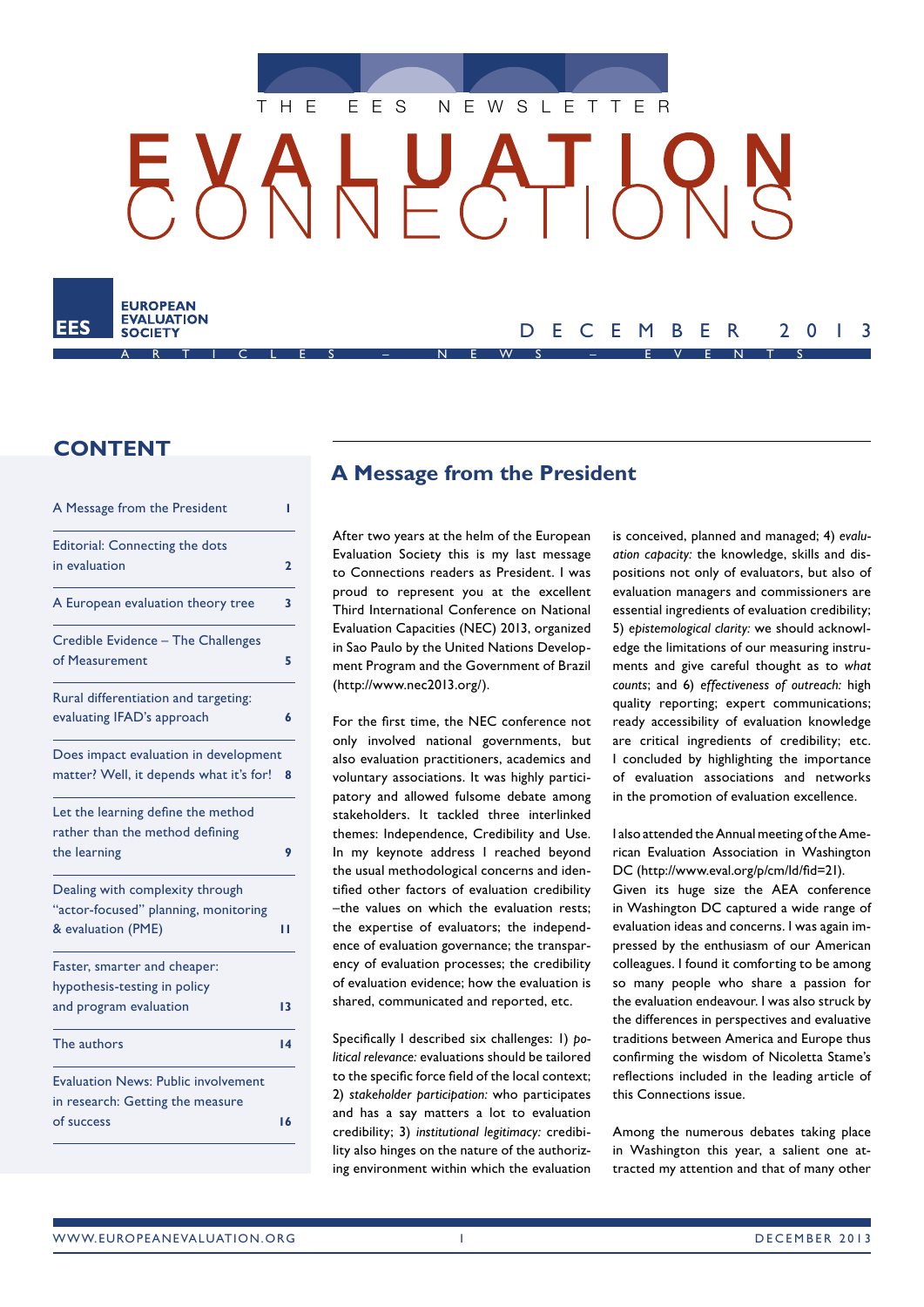## **EXALPATLQN**

AEA delegates. It concerned "evaluative thinking". For Michael Scriven we need to inject evaluative thinking in the social sciences and upgrade the role of values in the evaluative process. For Thomas Schwandt evaluative thinking is critical thinking: it should be reflective and systematic in the analysis of evidence and the values that underlie evaluative arguments. For Sharon Rallis it includes moral reasoning. For Robin Miller it requires domain specific-knowledge. I look forward to further exploration of this topic with our American colleagues in Dublin. We expect a record attendance from all corners of the world. I hope that you will join us too. In order to make the II<sup>th</sup> Biennial Conference unforgettable the entire EES board would be pleased to receive your ideas and contributions.

Maria Bustelo, EES President

# **EDITORIAL: CONNECTING THE DOTS IN EVALUATION**

## **Robert Picciotto**

As individuals and citizens we evaluate all the time. But we do not always do a good job of it. Daniel Kahneman secured a Nobel Prize in economics by demonstrating *inter alia* that human beings do not act according to the rational choice model dear to economists. He proved that the "remembering self" gives disproportionate weight to most recent perceptions. His experiments demonstrated that retrospective as well as forward looking assessments are subject to systematic biases.

Passions and interests cloud judgment. Throwing good money after bad is widespread. Investors tend not to cut their losses because doing so would be to admit failure. Organizations as well as individuals are creatures of habit. Path dependence in decision making is common. Successful organizations are especially at risk since they tend to ignore changes in the operating environment and as a result underperform because they have failed to adjust their objectives and approaches.

Kahneman's findings have opened up a large new fi eld of study (*behavioural economics*). It concentrates on how to get better public outcomes through 'nudges' designed to help people make decisions that are in the public interest.

Similarly evaluators seek to redress irregularities in behaviour through systematic fact finding and analysis, e.g. assessment of social programs involves theories about how people will react to incentives or how effectively they will use social services.

Double and triple loop learning are meant to help manage design and implementation risks. This is ultimately why evaluation as a discipline fulfils a useful role in society. In a nutshell evaluators look for evidence about how things work in ways that are different from those we use in our daily decision making. Well conducted evaluations carried out independently help to overcome systemic biases.

Evaluators withhold judgment until they have identified the right questions, discovered the right ways to tackle them and collected and analysed relevant evidence. This expert and systematic process and its outcome are what we call evaluation. It has brought forth a wealth of evaluation approaches and models. This is what Alkin and Christie's metaphorical evaluation theory tree illustrates.

In the leading article of this Newsletter Nicoletta Stame is in pursuit of a European equivalent to the original version that displayed the names of eminent American evaluation thinkers on three distinctive clusters of disciplinary branches connoting values, methods and use.

Stame's article identifies several European individuals who deserve a place in evaluation history since they have made major contributions to the progress of the evaluation discipline. But rather emphasizing the intellectual prowess of individuals she views evaluation research on this side of the Atlantic as a collective, multi-faceted endeavour shaped by Europe's institutions and cultures.

Inevitably the evaluation tree metaphor spawns more questions than it answers. One such question is explored in Ann Doucette's article: it probes the neglected interface between evaluation models and the measurement instruments used to gather and assess evidence. Measurement methods influence evaluation findings more than usually acknowledged.

For example averages of collected data may be misleading if the intensity of responses or the reliability of sources is not taken into account. Equally the chosen bandwidth of observations is often too limited and as a result it may fail to capture the full range of relevant knowledge. What gets measured is as important as how accurate the measurement is. This is the thrust of Mattia Prayer Galletti's article which stresses the role of effective targeting (and its systematic tracking) in enhancing the poverty reduction impact of rural development interventions.

Use and methods are closely related. In turn striking a better balance between values and methods is the theme struck by Irene Guijt and Chris Roche. Their trenchant article suggests that impact assessments now dominated by methodological concerns would be more credible and useful if they were explicit about *whose* learning counts, *whose* accountability is improved and whose influence is strengthened.

The need to consider values, methods and use together is further illustrated by the experience of the United Nations Industrial Development Organization (UNIDO). Specifically Margareta de Goys' article shows that the purpose of evaluation should drive the choice of methods – not the other way round. While striving to improve the relevance, rigour and learning benefits of its evaluations UNIDO discovered the over-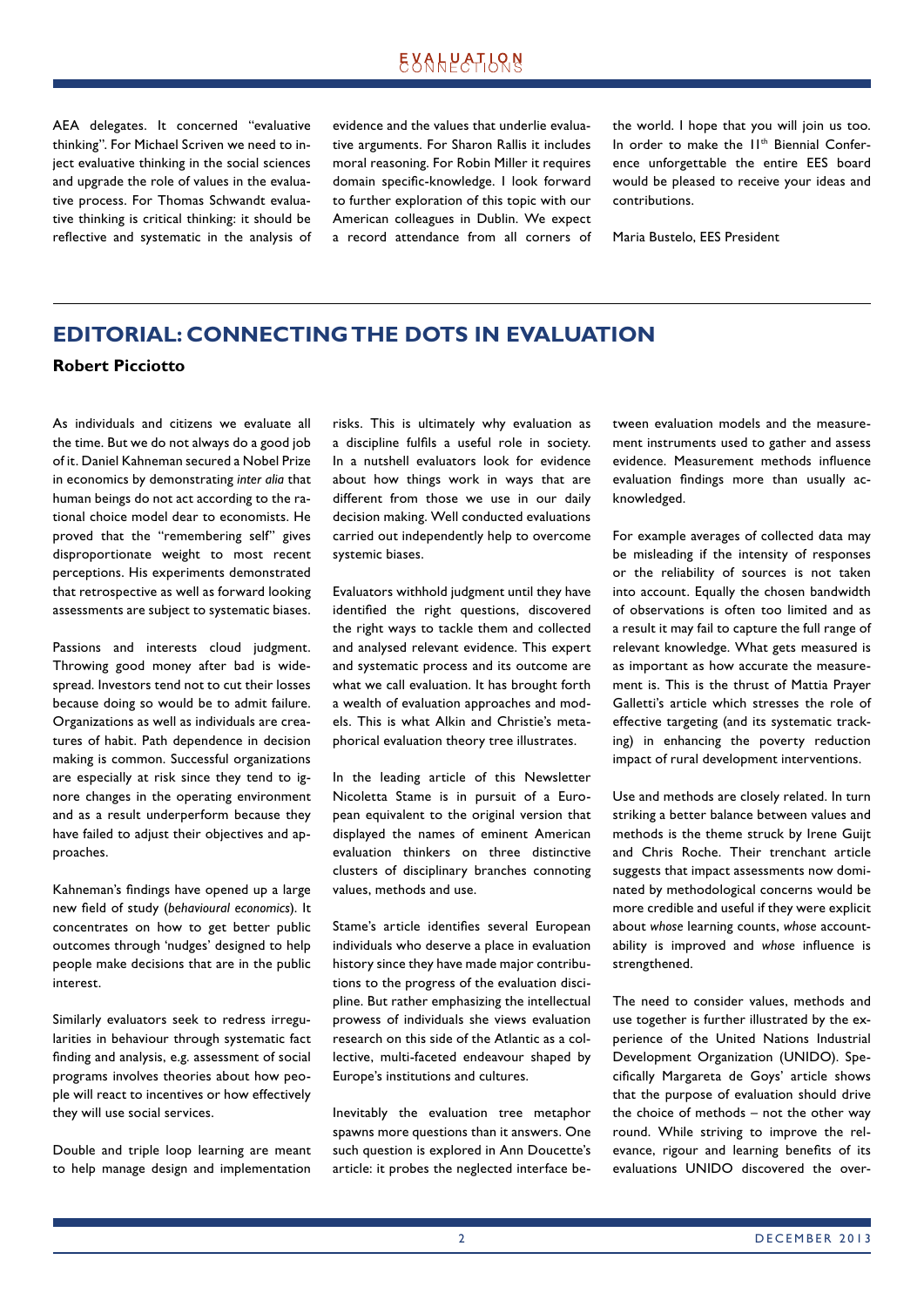## **EXALPATLQN**

whelming role of enabling contexts in determining outcomes.

As a result, UNIDO evaluators were drawn to systems thinking and contribution analysis to tackle the complexity and uncertainty associated with real life development interventions. Similarly Jan Van Ongevalle's contribution to this issue of *Connections* establishes the limited relevance of results-based planning, monitoring and evaluation approaches compliant with linearity, predictability and control assumptions when dealing with processes of complex change.

In such operating contexts, a mix of actor focused methods combining outcome mapping, most significant change methods, client satisfaction tools and participatory monitoring works best. In the same vein purposeful monitoring and formative evaluation was Mark Matthews and Geoff White's quest when faced with a request by a State Government in Australia to review its approach to major investments in science and innovation.

In this particular case the *structured hypothesis testing* techniques pioneered by US security agencies proved useful. This involved formulating and testing succinct propositions against summaries of available evidence in a structured and sequential manner. It yielded theories of change better adapted to the task than the audit approach previously used. Here as elsewhere sharing evaluation knowledge across sectors can generate rich dividends.

In sum this issue of *Connections* confirms that in the real evaluation world values, methods and use are inextricably linked. Accordingly *theory weavers* do deserve special mention in Europe's evaluation space as suggested by Nicoletta Stame. They are the consensus builders of the evaluation enterprise. They help to improve evaluation quality by guiding practitioners through the pathways that link distinct theoretical models at the intersection of knowledge and practice. Your Society's Newsletter serves the very same objective.

## **A EUROPEAN EVALUATION THEORY TREE**

## **Nicoletta Stame**

This article is based on the deliberations of a Helsinki conference panel about European contributions to the theory of evaluation. Following a summary of my chapter on the "European evaluation theory tree" included in Alkin and Christie's new edition of *Evaluation Roots* (Sage, 2012) three discussants and session participants offered comments.

## **The theory tree**

Alkin and Christie took the bold step of picturing the vast panoply of theories of evaluation (be they prescriptive, descriptive or explanatory) as a metaphorical tree. First, they labeled its twin sets of roots as "accountability and control" and "social inquiry". Next, they grouped its branches in three bundles: "values", "method" and "use" and used these categories to classify evaluation theories.

Thus they assumed that each evaluation pioneer could be "definitely associated with a particular theoretical position". While they might have dealt with all three theoretical domains they were presumed to have invariably privileged one of them. Hence theorists were placed on different branches of the tree and asked to talk about the influences that shaped their work, their experience and their perspectives. They were also asked how they felt about their location on the tree.

The first edition of the book was limited to US theorists, and understandingly so since evaluation was mainly "made in the USA" for a very long time. But things have changed and Alkin and Christie decided to open an international window. Patricia Rogers was commissioned to write a chapter on Australia and New Zealand and I was asked to write a chapter about Europe. Since then Carden and Alkin reviewed the work of developing countries theorists.

## **The European tree**

I found the task challenging: we in Europe either tend to think of ourselves as followers of streams that have sprung elsewhere or are more concerned with doctrines espoused by Europe based institutions and organizations (the European Commission, research centers, etc.) than with individual thought leaders. But after a close search, including forgotten papers, I realized that yes, we do have "original thinkers" that match Alkin's and Christies's characterization. We even have a special category of thinkers: the "theory-weavers". These are individuals who have helped to shape an enabling environment for the development of evaluation theories by creating bridges between different approaches and theoretical traditions.

My chapter discovered the following theories (and theorists): illuminative evaluation (Parlett and Hamilton), democratic evaluation (MacDonald); personalized evaluation (Kushner); policy tools (Vedung); dialogue in evaluation (Karlsson); realist evaluation (Pawson and Tilley), syntheses and evidence based policy (Pettigrew, Oakley).

Theory-weavers include Elliot Stern, with his editorship of "Evaluation, the international journal of theory and practice" and his coordination of the EVALSED Guide as well as Eric Monnier (co-author with Jacques Toulemonde of the MEANS guide).

I identified three main ways in which European theorists developed their ideas.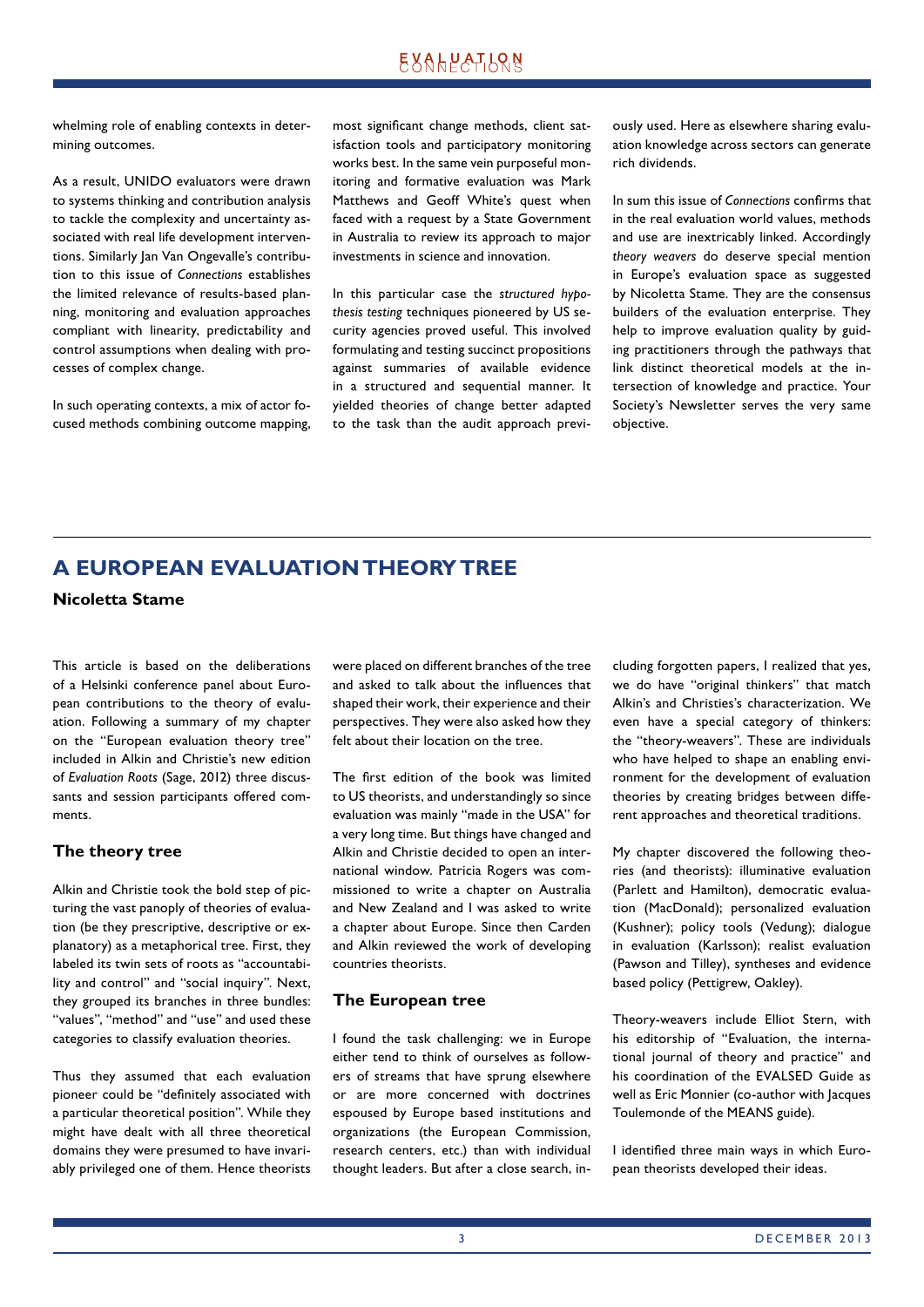## EXALPATLRN

First, I found connections between European theorists and American evaluation thinkers. Here I singled out the original contribution of "democratic evaluation" by such authors as MacDonald, Hamilton and Kushner, who carried out intense dialogues with US authors (e.g. House and Stake).

Second, I uncovered a close link between some European evaluation theorists and Europe's institutional context. This is especially evident in the Scandinavian group of evaluators who have devised ways of linking evaluation to the democratic tenets of the welfare state. Noteworthy is the work of Vedung on the policy tools. A similar concern prevails among those who originally contributed to creating a European environment more favorable to evaluation practice (the Guides).

Third, some European evaluation thought leaders paid great deal of attention to the evolution of national social policies and European programs. This created an awareness of the complexity of programs and the need for suitable approaches. Thus realist evaluation (Pawson and Tilley) constitutes a distinct and original European approach that focuses on contexts and mechanisms.

## **The debate**

The panel took up different issues ranging from the general (the overall approach, the characteristics of Europe's evaluation framework) to the specific(particular approaches).

First, the concept of "theorists" was challenged since it promoted individualism whereas evaluation is a collective practice, e.g. within research institutions. In particular, Helen Simons thought that theories should be understood within "a wider discourse and institutional practices". She referred to her own experience with "democratic evaluation" within the East Anglia University group. Its innovations were grounded in the inadequacy of previous methodologies to address controversial value issues. It laid stress on pluralistic ethical principles and inclusive procedures. It adopted a political stance rooted in the need to redress power imbalances when expressing evaluation judgments.

Peter Dahlen Larsen challenged the very idea of "original" thinkers which he wittily described as intent on devising "strategies for eliminating rival authors". Could it be that by looking for such rare individuals one forgets theoretical connections, over-estimates individuality over dialogue and ignores the shaping of ideas through disagreement? Is it possible to conceive of a "European" evaluation community where different communities co-exist, with different languages and traditions?

Burt Perrin emphasized the distinct European character that contrasts with US attitudes: an appreciation for history and context; a tolerance of cultural differences; a reflexivity and openness to exchanges with other parts of the world. This can go as far as sheer imitation even when flaws have been identified (e.g. the EU obsession with performance indicators). On the other hand, the European sensibility offers the opportunity to address big questions such as those of austerity vs. growth (lest evaluation becomes part of the problem).

Audience reactions had a different flavor. Why include some authors and not others? What empirical justification existed for the selection of theorists? Was the choice driven by impact (the most read, cited authors)? Or was it motivated by their influence within theory-groups and networks? Finally some participants lamented the scarce representation of their fellow country-people (e.g. Germany).

My response to these observations reflected the original intention of my chapter: to highlight the original contributions of European thinkers. Such contributions are not always recognized, even within European circles. I did not intend to provide a history of European evaluation (that would have included a more representative sample, nationally and by policy sector) nor an account of influential streams of thought, whether commendable or not. But eliciting strong reactions after all, is the risk implicit in any exercise reliant on "connoisseurship" and discretional judgment.

I hope that entering the game of the evaluation theory tree had the merit of surfacing issues that had been lying underground for a long time:

- How can Europe develop its own theoretical tradition in evaluation?
- What links across the Atlantic and beyond should be nurtured?
- Is there a European evaluation culture or are there different national evaluation cultures within Europe?
- How has evaluation adapted to different cultures?
- How does theory interact with practice and how do ideas develop?
- What is the role of mediators and bridge builders, as embodied by the theory weavers?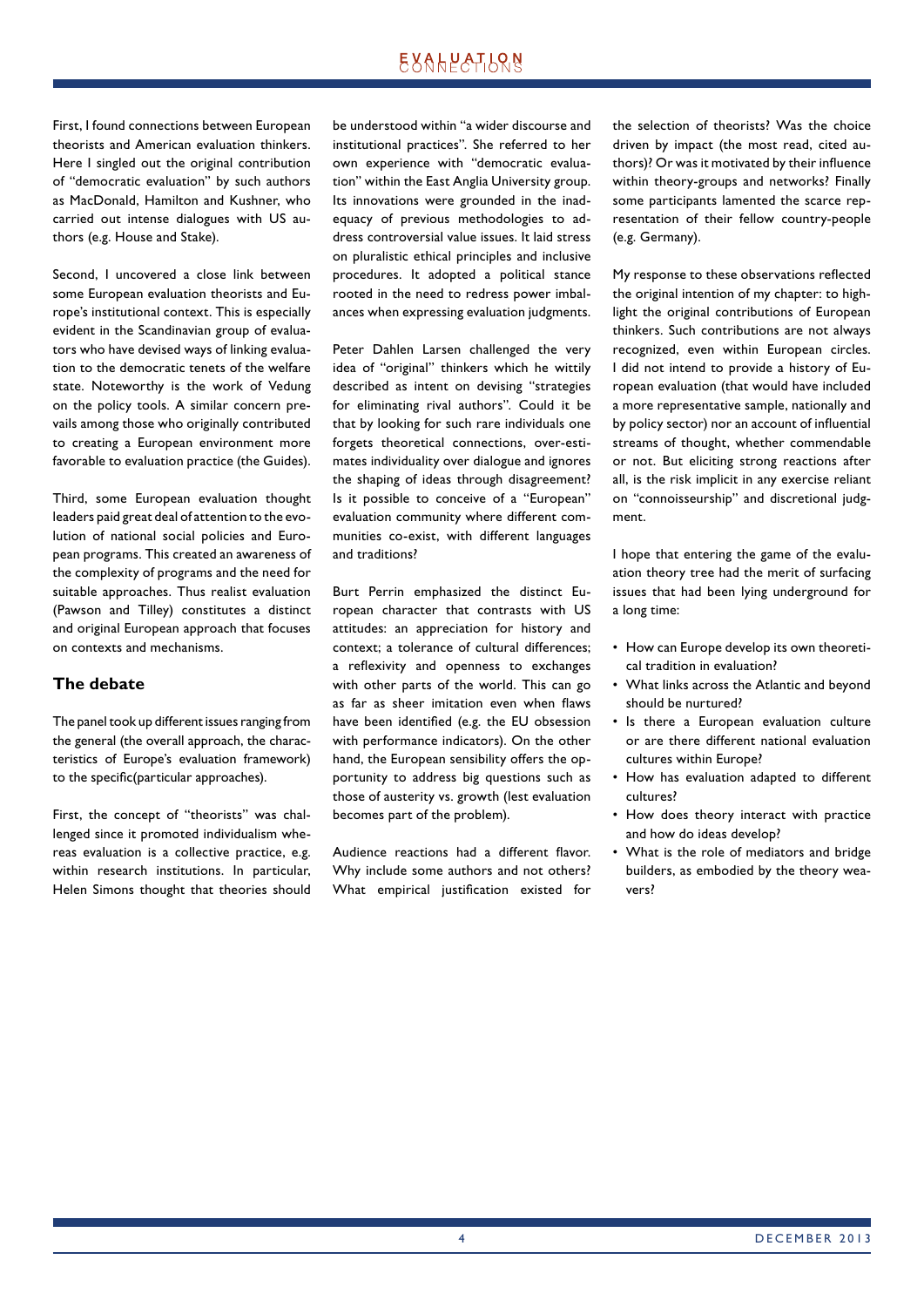# **CREDIBLE EVIDENCE – THE CHALLENGES OF MEASUREMENT**

**Ann M. Doucette, PhD**

Evaluation efforts seek to gather information, credible evidence on which to make decisions regarding the effectiveness, efficiency, worth and value of an object of interest (e.g., program, policy, technology, etc.). While we debate the primacy of randomized designs, the sufficiency of quasi-experimental and non-experimental approaches, the clarity of evaluation objectives, the choice among data collection methodologies, the dilemma of data constraints and our differential ability to address the counterfactual; seldom do we scrutinize the actual measures (survey/questionnaire, interview/focus group protocols, etc.) used to gather evidence in evaluation. We applaud the use of sophisticated analytic models that allow us to parcel out the variance attributed to programs and the contribution made by specific components to outcomes, but rarely do we question the soundness of the measures used to support the conclusions made about how or why a program works, how beneficiaries or organizations change, and how effective or efficient interventions are in terms of outcome and impact. More often than not, we assume measurement precision as opposed to scrutinizing the quality of the measurement we rely on to support the conclusions that are reached.

Much of what we measure is not directly or readily observable. Items and questions asked representationally define what we cannot directly observe – latent constructs such as distress, equality, corruption, achievement, resilience, and empowerment. We assumed that each item/question provides relevant information and is related to the underlying latent trait. We differentiate respondents in terms of the strength of agreement, reported frequency of an event, and so forth across survey items and questions asked. Responses are summed (or averaged) to parsimoniously assess program progress, effectiveness, efficiency, and value; and, to differentially array outcomes for beneficiaries along a continuum, a "measurement ruler" so to speak, ranging from favorable to unfavorable results. We use this "ruler" to convey such things as the average amount and range of change experienced as a result of program intervention, supporting our assertions of effectiveness, efficiency, merit and value.

Evaluation design considerations have been intensely debated within the evaluation community (not addressed in this commentary; see Banerjee & Deaton, 2012; Bonell, 2012; Evaltalk Listserv). Conversely, measurement issues and consideration have been largely ignored, other than to note the importance of reliability and validity. An emphasis on reliability and assertions of validity are essential, but insufficient in ensuring the integrity of the evidence yielded from measures.

When we sum or average scores, we assume that all items are equal, and that similar responses across items and questions represent equivalent levels of the underlying latent construct. But is this really the case? In a measure of psychological distress, is an item about sadness equivalent to an item assessing suicidal intent? In assessing multidimensional poverty, are education, health and standard of living equivalent; is deprivation regarding sanitation equivalent to the use of dung, wood or charcoal cooking fuel? In mathematical achievement, is a correct answer to a calculus problem comparable to a correct answer to a more basic long division problem? In simply summing or averaging across responses we assert that all items and questions contribute equally to characterizing the position of the individual, collective, or policy on the measurement ruler. The **content** of questionnaire items and narrative questions asked matters; items do in fact, contribute differentially in positioning individuals and collectives on a measurement ruler (see Figure 1). For example, a response of **agree**, or narrative indication of suicidal ideation more accurately positions an individual as experiencing seriously distress, than does a **strongly agree** response to an item/question about *feeling blue*.

We also assume that the questionnaires and narrative protocols we use in evaluation have sufficient *bandwidth* - measurement coverage of the latent trait(s) of interest. All too often we fail to examine whether the items/ questions are sufficient to differentiate respondents, collectives or organizations from one end of the latent construct to the other end. We settle instead for an acceptable reliability as opposed to examining the range of knowledge that can be gained across the items/questions used. Items/questions vary in terms of the level of the trait assessed (content) and may not adequately cover the construct of interest; instead clustering at certain positions along the latent trait continuum. Item/question coverage at the extreme ends of most continuums is typically scant. Inadequate and uneven bandwidth compromises our ability to stably position beneficiaries, collectives, and organizations along the measurement ruler. A few items/ questions coupled with a small number of respondents at the ends of the continuum yield unstable estimates of change. Unrecognized item/question gaps result in potential data misinterpretation. For example, stable scores indicating no improvement might well be a consequence of a lack of appropriate items or questions that allow respondents to demonstrate continued improvement or further deterioration (see Figure 1).

Filling in measurement gaps is challenging. In many instances the latent constructs we evaluate are "pseudo-continuums," at one end of the continuum variation is of interest and is meaningful to the evaluation effort; at the other end it is less so. Although it is challenging to address measurement gaps, knowing that they exist provides more precision in our interpretation of the data, giving us the ability to investigate disappointing outcomes as potential measurement shortcomings (Doucette & Wolf, 2009).

More sophisticated measurement models exist, allowing us to examine the adequacy of item and question coverage – *item response*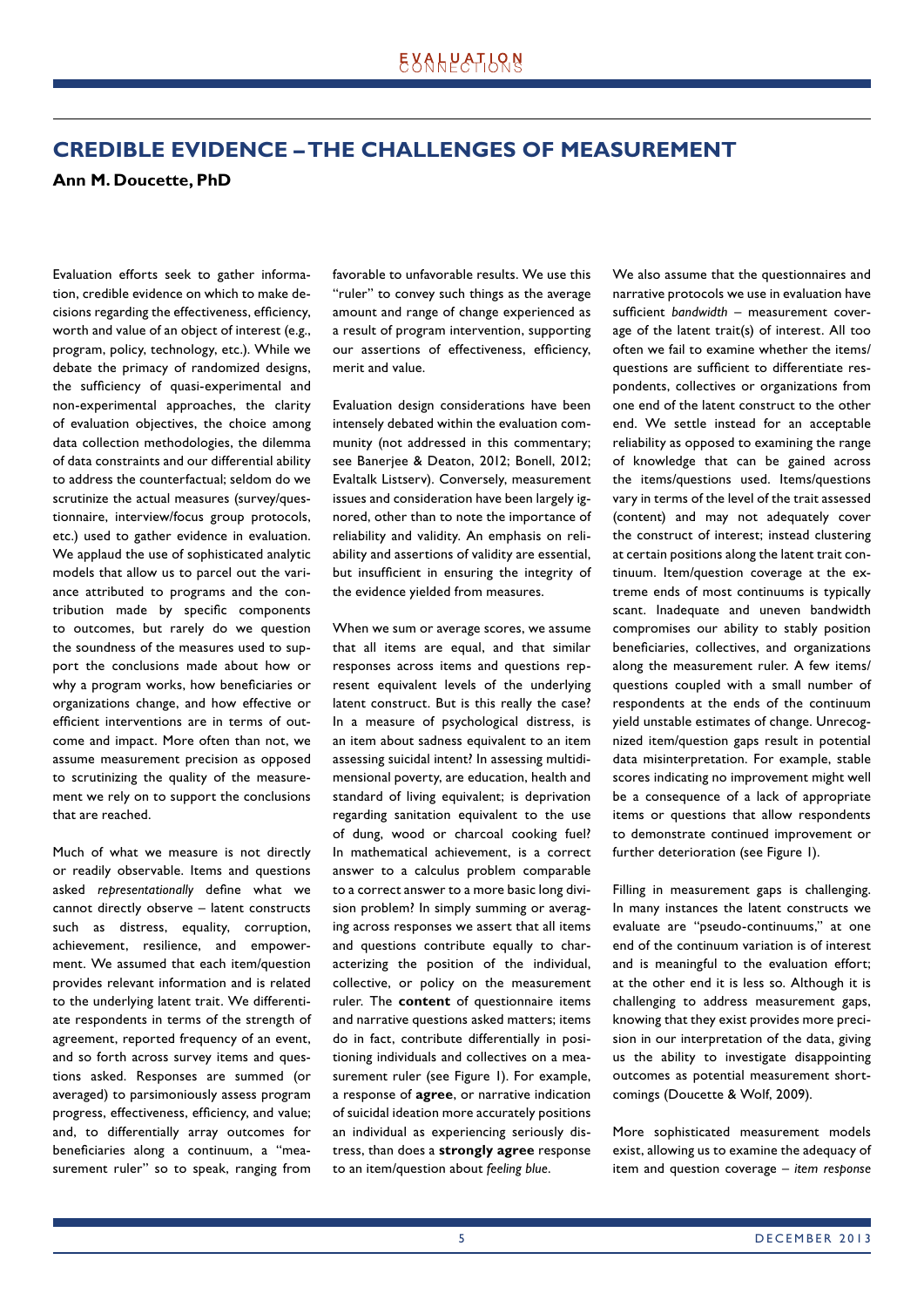## EXALPATLRN

*theory* models (IRT – Lord, 1980; Embretson & Reise, 2000). These models, while prevalent in educational assessment, and medical and clinical investigations, have been substantively slower in terms of their acceptance in evaluation practice. In summary, while measurement is only one step in advancing the credibility of evidence gathered in evaluation efforts; it is nonetheless, its foundation. To ignore the implications of measurement is to conceptualize evaluation as an effort that is subject to the vagaries of measurement artifacts, a substantive compromise to the credibility of the evidence produced.

## **Contact Information**

Director, The Evaluators' Institute Director, Midge Smith Center for Evaluation Effectiveness Research Professor, Evaluation and Health Policy The George Washington University 2147 F Street NW, Suite B-01 Washington, DC 20052 Phone: 202.994.8112 / eFax: 202.315.3304 E-mail: doucette@gwu.edu

#### **References**

Abhijit Banerjee and Angus Deaton, development economists debate the merits of RCTs and alternatives – NYU Development Research Institute, *Debates in Development Conference*. (2012). http://www.nyudri.org/



Figure 1: Do measures adequately characterize beneficiaries or programs of interest?

initiatives/deaton-v-banerjee/ – last access 1 August 2013.

Bonell, C.P., Hargreaves J., Cousins, S. et al. (2011). Alternatives to randomization in the evaluation of public health interventions: design challenges and solutions. *Journal Epidemiology and Community Health*, 65(7), 582-587

Doucette, A. & Wolf. A. W. (2009). Questioning the precision of measures used in psychotherapy research. *Psychotherapy Research*, 19(4-5), 374-389.

Embretson, S. E. & Reise, S. P. (2000) *Item Response Theory for Psychologists*. Mahwah, NJ: Lawrence Erlbaum.

Evaltalk Listserv Archives – https://listserv. ua.edu/archives/evaltalk.html – last access 1 August 2013.

Lord, F. (1980). *Applications of item response theory to practical testing problems*. Hillsdale, NJ: Lawrence Erlbaum.

Michell, J. (1990), *An Introduction to the Logic of Psychological Measurement*, Hillsdale: Erlbaum.

# **RURAL DIFFERENTIATION AND TARGETING: EVALUATING IFAD'S APPROACH**

## **Mattia Prayer Galletti**

In 2009, an external peer review of the effectiveness of the Independent Office of Evaluation (IOE) of the International Fund for Agricultural Development (IFAD) recommended further strengthening of evaluation use geared to organizational learning. Amongst other things, IOE was urged to contribute more actively to IFAD's knowledge management activities through the production of evaluation syntheses and wider dissemination of evaluation findings.

In this context, IOE's synthesis reports emerged as privileged vehicles for the transfer of relevant evaluation experience and lessons learned. For example, IOE's synthesis report on Rural Differentiation and Smallholder Development was prepared with

the intention to contribute to the policy debate triggered by the preparation of the last IFAD's Strategic Framework 2011–2015.

The Evaluation Synthesis was based on a comprehensive desk review about IFAD's experience on targeting. It covered twenty seven project evaluations, nineteen Country Programme Evaluations (CPEs), six Corporate-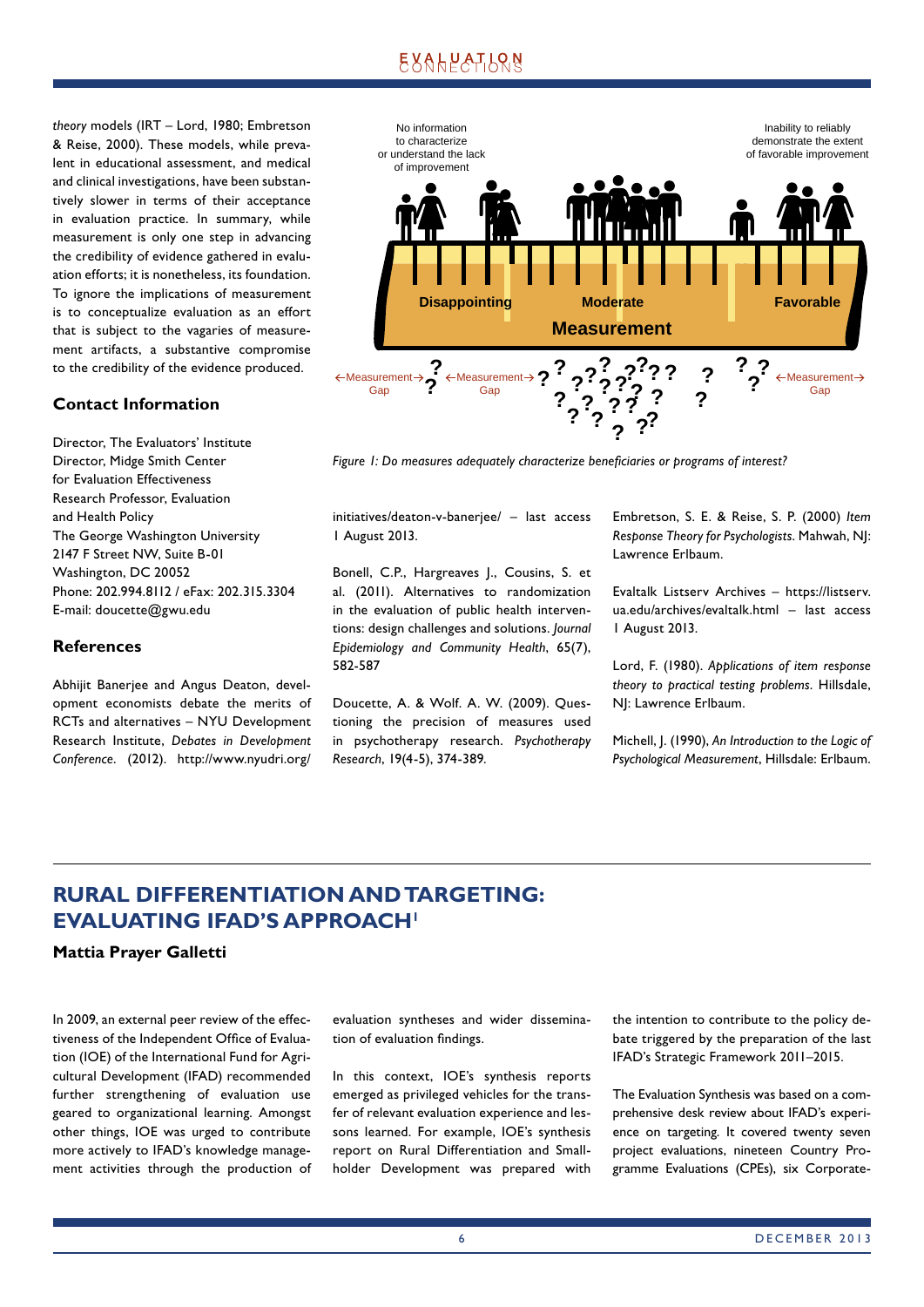## **EXALPATLQN**

Level Evaluations (CLEs) and six Annual Reports on Results and Impacts (ARRIs). Further, the Synthesis reviewed a sample of country strategies and project designs recently approved (2009–2012) taking account of their geographical distribution among five regions.

The review found that almost two thirds of the projects did not identify specific target groups or capture their diversity and specificity. General terms such as poor, poorer or poorest were often used to identify different groups. Of the balance that did differentiate the target population targeting was often done on the basis of demographic (gender, youth, and indigenous people) rather than socio-economic criteria (income, assets).

Evaluations frequently recognized the weakness in project targeting and highlighted the importance of more clearly identifying beneficiary groups at the project design stage. This recommendation was found in forty seven per cent of project evaluations and 60 per cent of country programme evaluations (CPEs). Twenty seven per cent of project evaluation reports provided further detail by recommending a sharper focus on the poorer segments of the rural population. The underlying premise was that an unclear definition of the target group reduces the likelihood of reaching the intended beneficiaries (i.e. the poorer households).

There is evidence that targeting contributes to better results. A review of the performance ratings disclosed that projects featuring a differentiated targeting achieved a higher average score  $(4.5)^2$  compared to those that did not differentiate (4.0). This could be interpreted as the result of the people-focused and participatory approach during implementation that targeting induces. Coupled with flexible and effective project management, targeting seemed to have facilitated adaptation to the needs of vulnerable groups even if such needs had not been identified precisely during project design.

The decision about whom to target is not simply a design issue. It also requires consensus building during implementation. Thus involving local communities in the identification of poor households, through Participatory Rural Appraisal activities (wealth ranking) or other methods, has proven effective in the selection of the most appropriate poverty criteria and in ensuring local ownership about which households to prioritize during project implementation.

As an example, in Cambodia, the Community-Based Rural Development Project in Kampong Thom and Kampot introduced a new targeting approach at Mid-Term Review (MTR) focusing explicitly on the identification of most vulnerable families (MVFs) with the support from commune councillors and village representatives. MVFs were then provided with special identity cards to ensure them free access to government services and donor support activities.

Closely related to the choice of 'who to work with' is the decision about how to support them. The importance of devising appropriate development strategies and activities to meet the expressed needs of target groups is a common thread in evaluation reports' recommendations. There is often a "disconnect" between project intent and the ability of target groups to take advantage of project services. Hence the full benefits of targeting are not tapped in the absence of actions supporting capacity building and the empowerment of disadvantaged groups.

The recent IOE's Annual Reports on Results and Impact of IFAD Operations have raised concerns that poorer and vulnerable groups might have benefited less than wealthier groups from project interventions. In view of these findings, it appears that IFAD should further tailor its strategies to enable the poorest to benefit from its interventions without falling into a 'one-size-fits-all' approach that strives to reach different groups with similar interventions.

On the other hand, the review also shows positive results when project designs address clearly identified social differences. For example in the case of indigenous peoples cultural differences proved to be an advantage: it induced adaptation of project designs to the local context. A small number of evaluations of rural youth support projects confirmed this finding. Clearly socioeconomic differences while they are hard to identify and monitor do matter to project outcomes.

While project interventions usually align with the expressed needs of the target groups, effective poverty reduction strategies may require actions targeted to other social groups. In some contexts migration and non-farm employment are the only opportunities left for improving the livelihoods of poor rural families. In such cases however IFAD can also help address the impact on agriculture production and community resilience for those left-behind.

Beyond targeting, another important element is the need for effective monitoring that allows identifying issues and taking corrective actions in a timely manner. This is critical particularly in rapidly changing environments, e.g. in post-conflict scenarios or areas affected by rapid economic transformation. Unexpected events may affect specific target groups in ways that could not have been identified in design. Ensuring that project management teams practice due diligence with regard to targeting during implementation is therefore an important part of the development effectiveness equation.

As a closing remark, a well-designed project targeting strategy may increase the likelihood that the focus on the poor and marginalized is not lost during implementation. On the other hand, while pro-poor criteria and targeting are essential they are not sufficient on their own to optimise poverty reduction potential.

<sup>1</sup> This article does not necessarily reflect the views of IFAD management or its independent evaluation department

2 IFAD uses a rating scale of 6 ranging from highly unsatisfactory to highly satisfactory.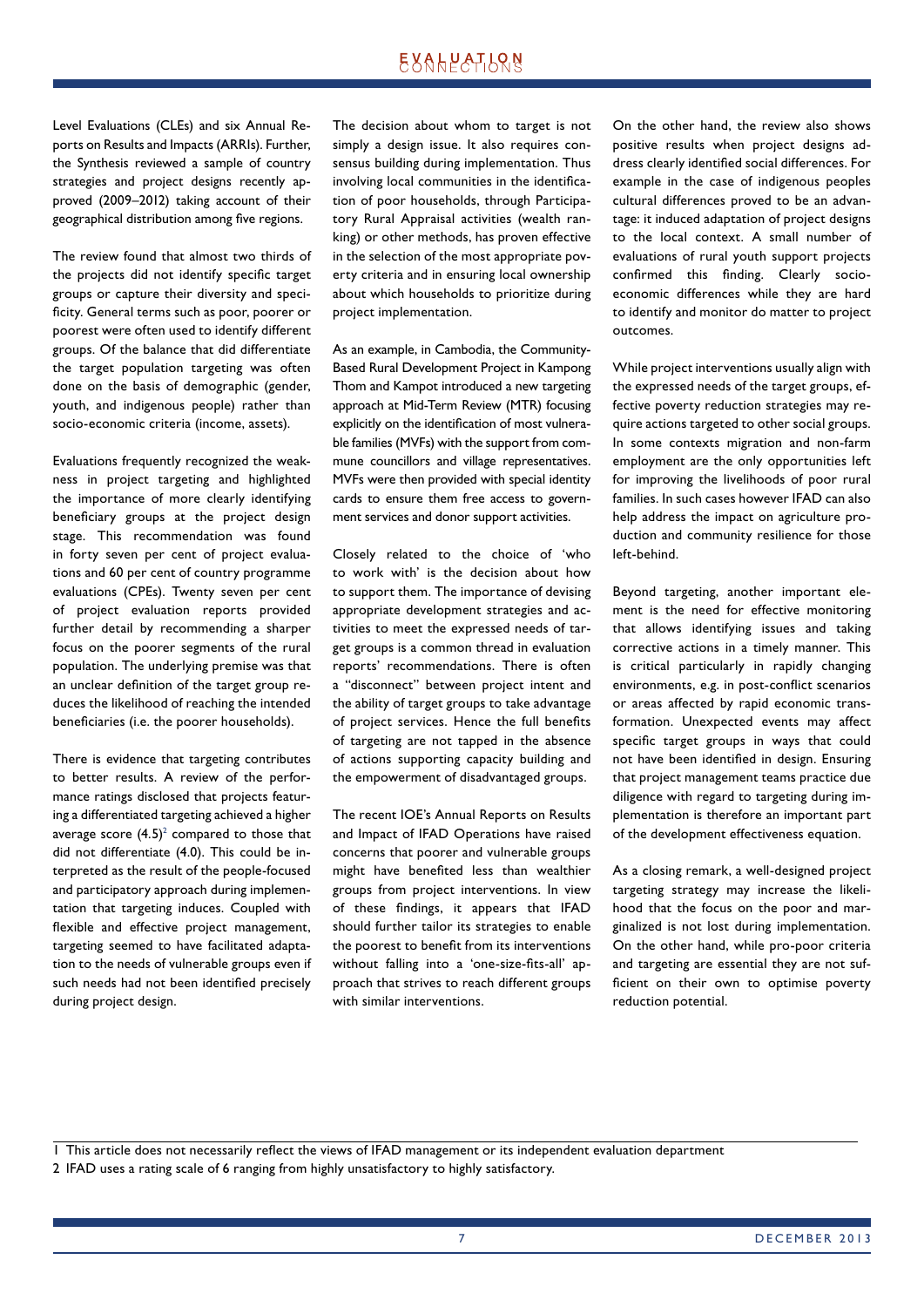# **DOES IMPACT EVALUATION IN DEVELOPMENT MATTER? WELL, IT DEPENDS WHAT IT'S FOR!**

**Irene Guijtand, Chris Roche**

#### **1. Introduction**

It's never fun to waste one's time. So an impact evaluation (IE) that makes a difference would appear to be a good starting point, right? Yet the utility of IE is not always clear or even questioned. Many of the debates about IE focus on formal definitions of impact or on which method is the right one. These tussles are embedded in a growing IE industry with vast amounts of money and many professional reputations at stake. Reorienting the debate towards the core functions and purposes of IE would help defuse the tedious and costly method-wars that IE has triggered in the development arena.

#### **2. So what is the problem?**

Our experiences suggest that IE can contribute meaningfully to three purposes.

**Learning to 'improve' as well as 'prove'** what works, or what does not. Many organisations struggle daily with balancing the need to show what strategy is working (i.e. prove) with identifying how to improve implementation (i.e. improve). Both are necessary and linked but undeniably exist in tension. Making IE learning-oriented means considering not only *whose* views and perspectives are central for understanding and valuing impacts in different contexts, but also *whose* learning counts.

**Accountability for resources used.** IEs are often based on a notion of accountability as a contractual relationship between donors and implementers. But fair contracts are difficult to design when precise objectives, or the means to achieve those objectives, are not specified in advance (Shutt 2012). The dominance of *contractual* considerations can also block constructive thinking about alternative forms of accountability that IEs could and should support (Booth 2012). Social or mutual accountability can open up space for IEs of interest to many. Political accountability would help shape IE processes based on significant inputs from citizens that reflect their preferences and interests.

**Influencing for empowerment.** Besides influencing the practice of agencies, IE studies have the potential for much wider use by holding all partners to account. The findings should at the very least be not only accessible but also understandable to those who might want to scrutinise and contest the findings, or use them to promote better policy and practice. We need to invest much more in ensuring that findings can be used by citizens whose welfare needs drive international development, at least in theory.

#### **3. So what matters?**

A constructive debate about IE transcends disciplinary squabbles and methodological tussles about which method or definition is best. We offer five elements as a starting point for clarifying assumptions and broadening the scope of IE, each of which has practical implications.

- 1. **Standards matter.** No one contests the importance of having standards by which an intervention or change process can be judged as being 'effective' or norms that the IE methodology should respect. However we argue that greater care is needed about drawing inferences from individual studies or constellation of studies. Effective IE requires looking more holistically at standards not just in IE design but in implementation *and* use.
- 2. **Rigour and utility matter.** Rigour is one of the most contested aspects of quality within IE often narrowly defined as statistical rigour and ascertaining causality. We need 'relevant rigour' - a standard for rigour that is relevant to the purposes of IE. We also need to be rigorous about ensuring the IE is relevant – 'rigorous relevance'. We also need to be rigorous about assessing which domains of a given

intervention require knowledge and, there fore, merit privileged attention. Rigour and relevance are intricately linked and determine the extent to which an IE is fit for purpose and methodologically appropriate to the nature of the intervention and the context.

- 3. **Power and politics matter.** Power relations affect evaluative processes in many different ways: in the choice of what is evaluated, how it is done, who is involved, what is valued by whom, its eventual use – and above all who decides all of the above. The politics of IE are more intense when findings are likely to affect people's status, position and livelihoods. Factoring power and politics into IE is important no matter what method is selected – we ignore it at our peril.
- 4. **Evidence matters.** Evidence clearly matters. No one is against evidence. However we see the need for different types and sources of evidence – depending on the question, the type of intervention and the purpose of a given evaluation. IE largely ignores two important forms of data. First, evidence that tracks the *emerging* impact of programmes to enable ongoing feedback and adapting implementation. Second is the recent emphasis on 'big data', including direct and focused citizen feedback encouraged by organisations like Ushahidi and Twaweza, and real-time data collection from multiple sources through for example the UN's Global Pulse initiative (Kirkpatrick, 2013).
- 5. **Uncertainty and complexity matter.** Not everyone has signed up to the notion that development work is largely focused on addressing 'wicked problems'. However, a consensus is emerging that development involves systemic change which, by definition, is neither linear nor predictable (Beinhocker 2006, Ramalingam & Jones 2008). Hence, in many contexts IEs need to go beyond proving causality to understanding patterns and correlations that can reduce uncertainty.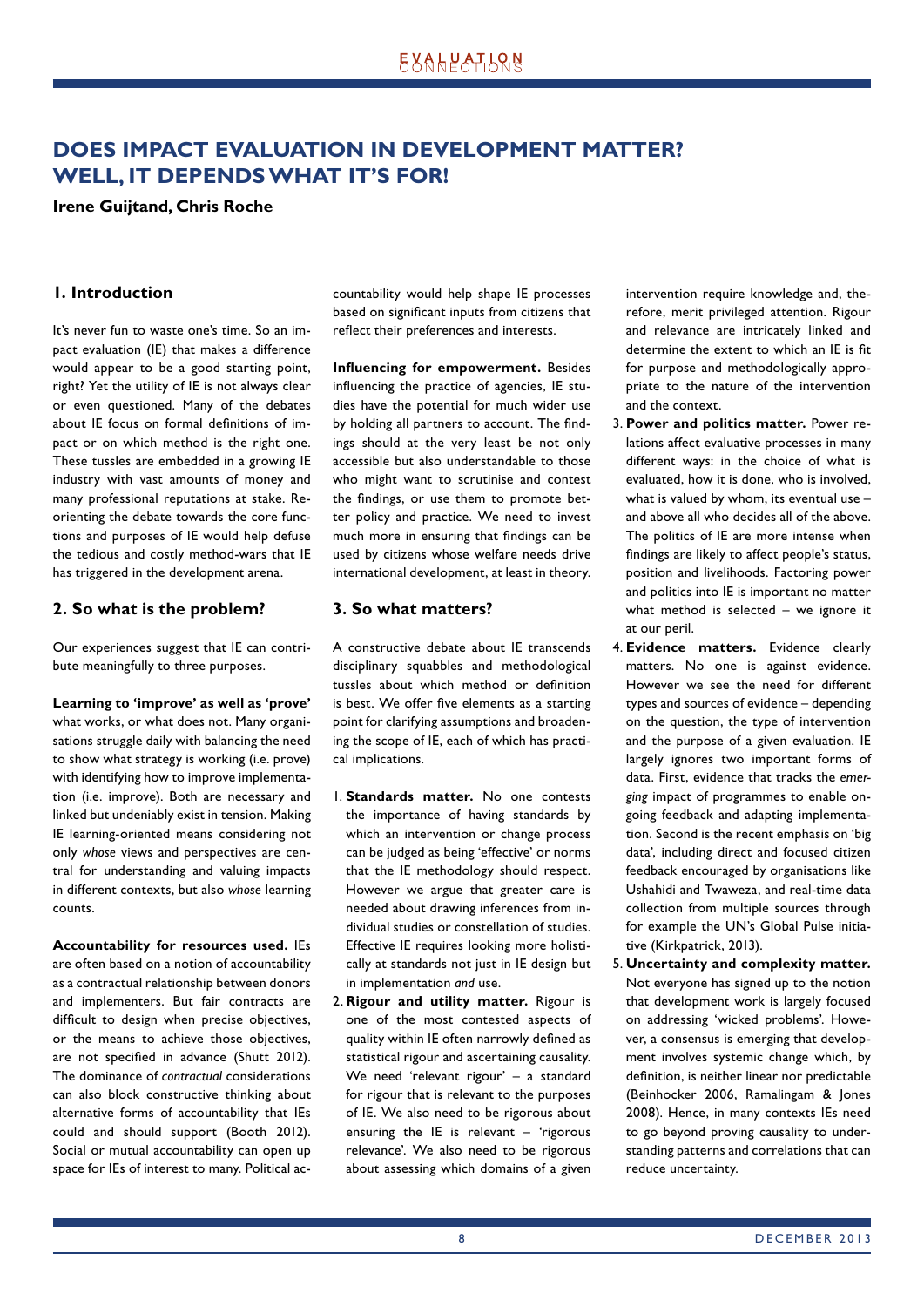## **Conclusion**

Impact evaluation can contribute to international development effectiveness by improving learning, accountability and by influencing policy and practice. If we agree that these purposes are important then we need to be clearer about *whose* learning counts, *whose* accountability is improved and whose influence is strengthened. Furthermore we suggest five topics that can help clarify *how* IE contributes to these processes: standards; rigour and relevance; power and politics; the nature of evidence; and complexity and uncertainty.

For this debate to be even more productive requires a genuine desire to navigate with curiosity and listen across disciplinary codes. We all need to be open to the possibility that our preferred approaches to IE are as likely

to have limitations in terms of the purposes described above – just as the projects that we evaluate.

#### **References**

Beinhocker, E. 2007. The Origin of Wealth: Evolution, Complexity, And the Radical Remaking of Economics. Random House Business.

Booth, D. 2012 'Development as a Collective Action Problem', Africa Power and Politics Programme Policy Brief 9,D

Brown, D. L. and Jagadanda. 2007. Civil Society Legitimacy and Accountability: Issues and Challenges. Hauser Centre and Civicus. http://www.civicus.org/new/media/ LTA\_ScopingPaper.pdf

Guijt, I. 2008. Seeking Surprise. Rethinking monitoring for collective learning in rural resource management. Published PhD thesis. Wageningen University and Research Centre.

Kirkpatrick, R. 2013, Evaluation for the 21<sup>st</sup> Century, Connections, March

Ramalingam, B and H. Jones, with T. Reba and J. Young. 2008. Exploring the science of complexity: Ideas and implications for development and humanitarian efforts. Overseas Development Institute. http://www.odi.org. uk/sites/odi.org.uk/files/odi-assets/publications-opinion-files/833.pdf

Shutt, C. 2012. Transformational development and the politics of evidence? http:// bigpushforward.net/archives/1688

# **LET THE LEARNING DEFINE THE METHOD RATHER THAN THE METHOD DEFINING THE LEARNING**

**Margareta de Goys**

Poverty reduction is an overarching development objective for the United Nations Industrial Development Organization (UNIDO). Many UNIDO evaluations have attempted to assess the impact of UNIDO's interventions on poverty reduction. This met with various challenges but also resulted in interesting findings about results and impact drivers.

Typically a multidimensional definition of poverty was used along five interrelated dimensions (economic, protective, political, socio-cultural and human) influenced by two cross-cutting themes (gender and environment). Evaluations have confirmed that many UNIDO projects contribute to poverty reduction or hold the potential for doing so especially with respect to the first Millennium Development Goal (Eradicate extreme poverty and hunger). Such contributions may be intended or unintended – direct as well as indirect. Most often they are found within the economic dimension of poverty through job creation or increased income but there were notable examples of other contributions to human dimension. Evaluations also indicate that many opportunities for adopting pro-poor approaches have not been tapped.

The evaluations used a theory based approach, identified impact drivers and included recommendations to improve pro-poor targeting. Findings disclosed long and complex intervention logics involving many intermediate stages between project outputs and ultimate impact. The identification of impact drivers and the adoption of realistic assumptions were important success factors. This was especially the case for policy-oriented and institution building projects.

An encouraging move towards rigorous impact evaluations is underway. However, quantitative evaluations with a control group

are not always possible and at times such approaches do not generate the information we need. Ideally impact evaluations need to be planned for and control groups established at the project design stage. This is not always feasible since as many UNIDO projects focus on supporting the establishment or the strengthening of public sector institutions, such as laboratories, that form part of a national quality system. For ethical as well as legal reasons governments cannot prevent access to public services over a longer period of time and the establishment of control groups are not always possible. Despite these constraints, attempts have been made to assess the impact of UNIDO projects, bearing in mind the poverty reduction, trade capacity building and green industry mandates of the organization. Most impact evaluations used a theory-based approach. Some adopted a systems approach and in a few cases we experimented with systems dynamics modeling in complex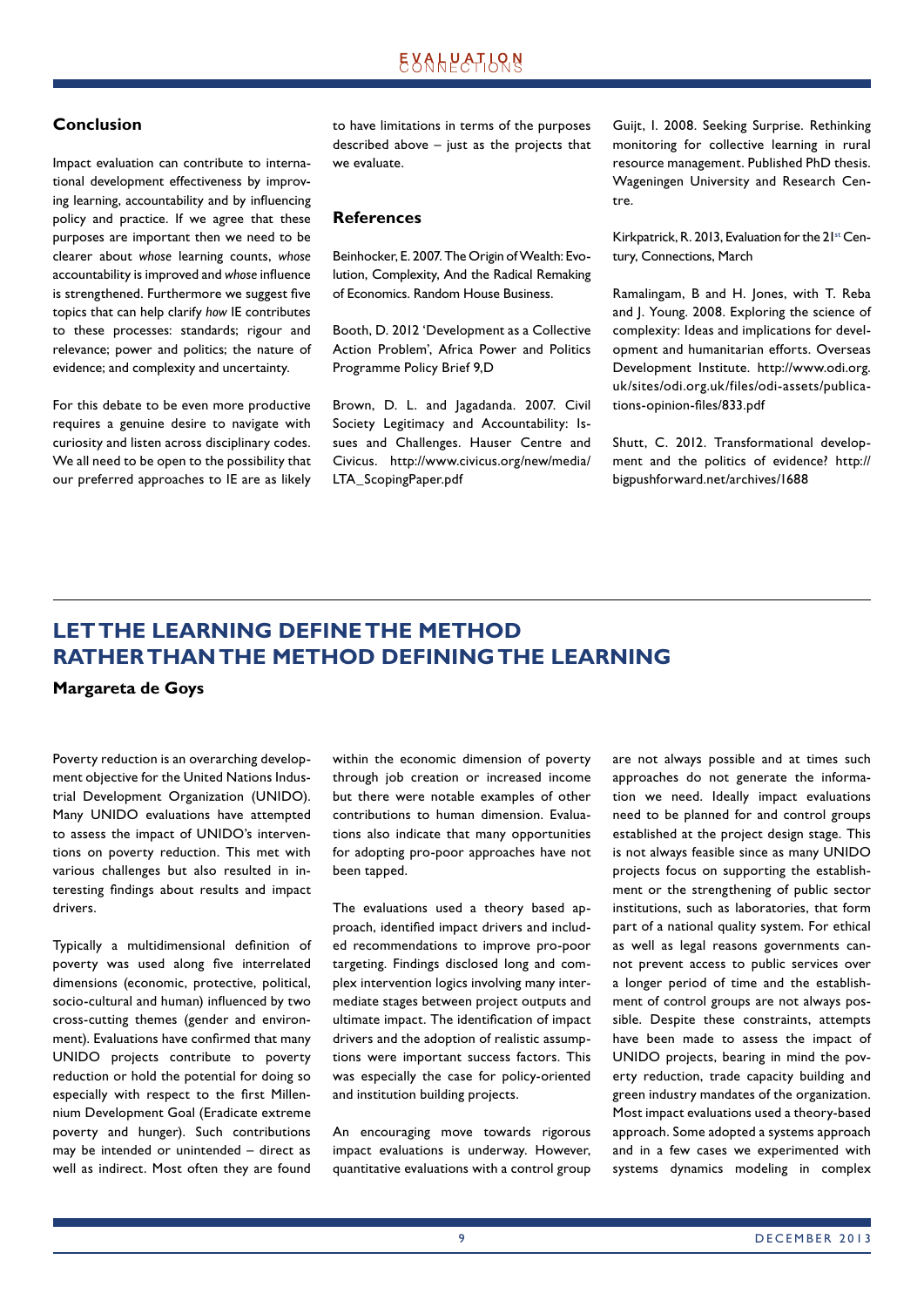project environments where influencing and contributing factors were many and could not easily captured in a linear model.

This latter approach demonstrated the importance of looking at not only the project but also the context in which it operates. We drew inspiration from the work of evaluations scholars such as Bob Williams and Richard Hummelbrunner (see June 2013 issue of Connections). This approach was challenging but provided opportunities for systemic thinking/analysis and helped to raise awareness of the potential of systems thinking within UNIDO and to ascertain its utility for project design. We were also able to verify that as John Mayne and others have pointed out "projects" are only one of several entities/actions that *contribute* to results.

Systems analysis allows for loop learning and reflection on what causes a change that will, in its turn, cause other changes. It enables contexts or external factors to be part of the analysis thus reaching out beyond the project boundaries and allowing for multiple perspectives (beyond that of the project protagonists) and holistic analyses. For us, the main purpose was to understand if a project concept works and most importantly why.

Our evaluations demonstrated that many influencing factors drive (or fail to drive) impact. We learnt that impact evaluation/ analysis should not limit itself to factors within the control of a project. It also needs to look at influencing factors in order to explain the impacts to which the project likely contributed. The impact assessed was in terms of employment, export, income or consumer protection against sub-standard products.

In a nutshell, we found that:

- the same intervention (defined through the intervention logic or theory of change) can produce different effects not only because the implementation is more or less effective or efficient but because the context is different
- we cannot explain impact purely by our own interventions
- we can generate information pointing to plausible contributions

As an example, a trade capacity building project can reach its objectives in terms of increased capacities to trade and economic development but this does not automatically generate poverty reduction effects for workers in the supported sector. Improved working conditions or increased salaries (for workers receiving salaries below the poverty line) often depend on external (beyond the project) contexts such as consumer awareness and export market regulations.

Of course the United Nations has an important role in the promotion of Corporate Social Responsibility and in raising awareness about social and environmental issues. Evaluation findings clearly pointed to the importance of combining the technical cooperation function with the normative or advocacy roles.

Furthermore, evaluations showed that many so called impact drivers were not known or accounted for at the project formulation stage. Actual contributions were often unintended and could be both direct and indirect. It is thus not possible to capture and learn about these drivers by purely using a theory-based or control group approach. Our evaluative experience also confirmed the importance of assessing results beyond the outcome level as positive results at one level can be offset by negative effects at another.

For instance positive effects in terms of employment or income can be offset by growing inequalities or negative effects caused by working in a hazardous environment or to the environment. In fact, many gender, socio-cultural, environmental or human dimensions of poverty need to be specifically targeted and negative socio-cultural or environmental effects that might occur need to be monitored and addressed, as appropriate.

The data generated from various methods and subsequent analyses have clearly contributed to an improved understanding on why and how development effects are generated and which are the important impact drivers but also on how the context or the system the project is operating in influence project specific results. This has contributed to organizational learning and helped shape future UNIDO programmes.

In conclusion, effects of development interventions are direct and indirect, foreseen and not foreseen and the quest to understand and measure these effects and to develop models to capture them and to learn why they occur or not needs to continue both for increased learning and for aid effectiveness. For more information about UNIDO evaluations please visit www.unido.org.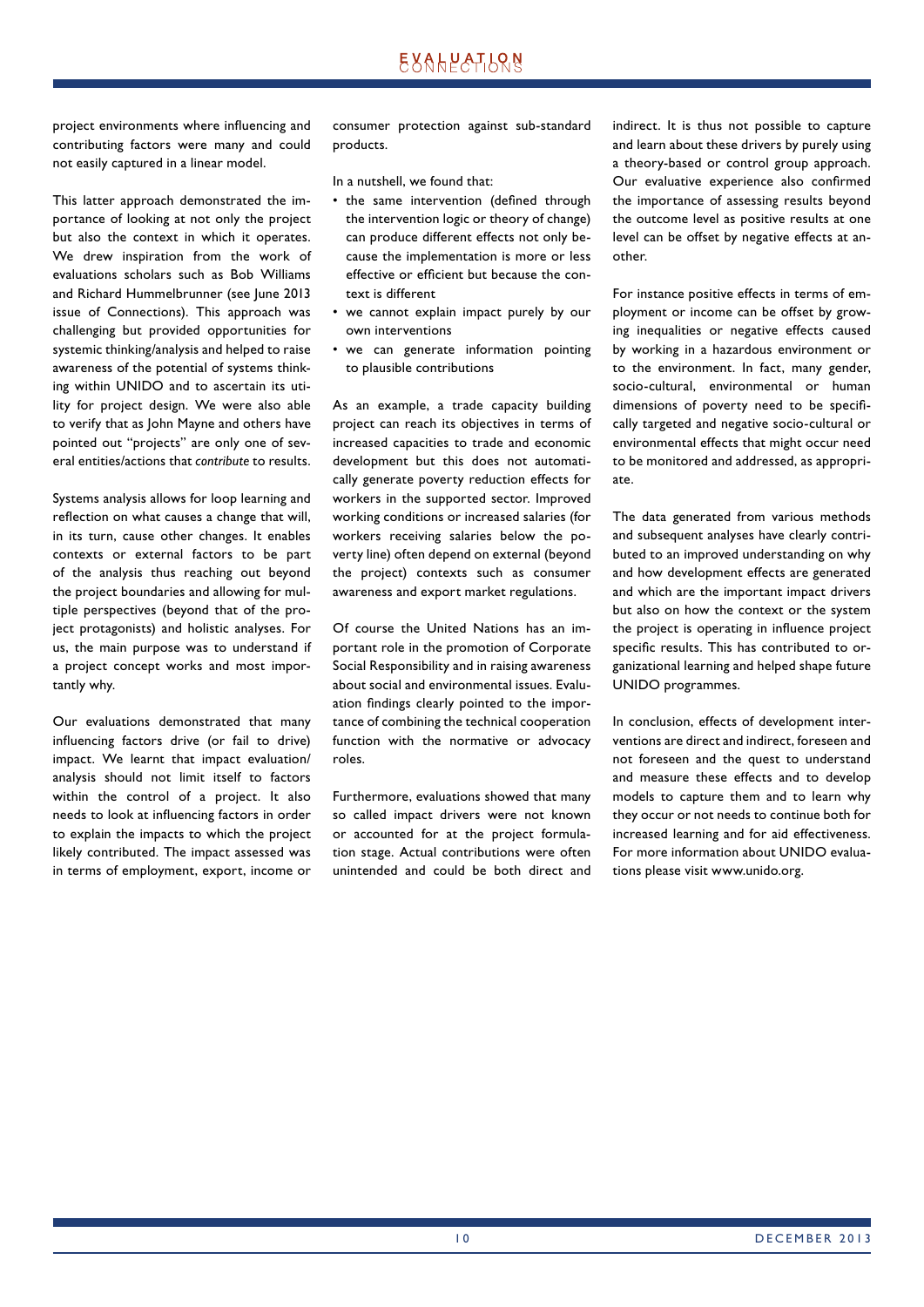# **DEALING WITH COMPLEXITY THROUGH "ACTOR-FOCUSED" PLANNING, MONITORING & EVALUATION (PME)**

**Jan Van Ongevalle** 

A growing body of literature points towards the limited relevance of results-based PME approaches that follow a logic of linearity, predictability and control when dealing with processes of complex change characterised by emergence, unpredictability and nonlinearity (Forss et al., 2011). In addition, programmes supporting complex change are often built around actors who hold different understandings of the programme's objectives, how to achieve these, and what roles and responsibilities they should assume (Jones, 2011). This leads to change processes that are much more difficult to predict, measure and understand (Stern et al., 2012).

## **An assessment framework for complexity oriented PME**

To assess to what extent a PME approach is complexity oriented, an analytical framework was developed by a three-year action research project (2010–2012) in which ten development organisations (nine Dutch and one Belgian) together with their Southern partners and four research coordinators explored how a variety of PME approaches help respond to a results agenda while dealing with processes of complex change. This framework guided the action research. It consists of four questions relevant to four implications of complexity for PME practice previously identified through a review of literature on PME and complexity:

- 1. To what extent has the PME approach helped programme stakeholders to:
	- clarify their expectations
	- clarify their roles and responsibilities
	- strengthen trustful relationships
- 2. To what extent has the PME approach helped programme stakeholders to:
	- learn about the effects of the programme
	- track effects that are difficult to quantify
	- learn about unexpected effects
	- strengthen processes of collaborative learning
- 3. To what extent has the PME approach helped programme stakeholders to:
	- satisfy upward accountability needs of the donor
	- satisfy horizontal accountability needs
	- satisfy downward accountability needs of the beneficiaries
- 4. To what extent has the PME approach helped programme stakeholders to:
	- contribute to changes in the internal practices of the programme
	- gain clarity about the programme's contribution to the observed effects.

## **Actor-focused PME**

The PME approaches piloted through action research included outcome mapping (OM), most significant change (MSC), client satisfaction tools (CSI), Sensemaker and participatory M&E tools such as person goal exercises. A common characteristic that made these approaches attractive turned out to be their focus on the actors that the programme was trying to influence directly or indirectly (see figure).

Rather than focusing on the 'hoped for changes in state' (e.g. changes in income levels) they direct attention to what people do (e.g. behaviour, practices, relationships) in order to contribute to the hoped-for changes in state and/or people's perceptions. This contributed to advantages as well as challenges:

- 1. It provided a language for deeper conversations among programme stakeholders and helped strengthen relationships. The increased social interaction was also shown to contribute to a shared actor focused theory of change. More insight was gained through monitoring. An important challenge was the need for strong leadership to sustain actor focused PME practice. This involved 'unlearning' some conventional ways of doing PME.
- 2. The particular focus on changes in behaviour, professional practice, relationships and perceptions helped learn about

results, that would otherwise be missed. However, deeper analysis and collective sense making remained a challenge requiring customized facilitation.

- 3. The ability to report about a wide variety of results (i.e. changes in behaviour and relationships) contributed to improved accountability. In addition, the increased social interaction was seen to enhance transparency, trust and empowerment of stakeholders. Furthermore, issues of bias or 'cherry picking' the positive stories became less of an issue since monitoring information was firstly used for critical reflection about the programme and allowed different stakeholders with different perspectives to contribute their inputs. However, using the feedback for learning and providing the necessary time and resources to inform the people who provided it about what was done with it remained a considerable challenge.
- 4. Actor focused PME approaches were shown to promote wider involvement of staff in reflection and learning. It directed field staff and partners to focus on the effects of a programme instead of the limited preoccupation with programme processes and activities. However, too much dependence on external consultants increased the risk of "externalising" the learning process. Furthermore, there were instances where lessons learned through actor centred PME were ignored by management because they didn't recognise them as valid outcomes of mainstream PME practice.

## **Recommendations for PME practitioners**

• Actor focused PME approaches can help to broaden a programme's "radar screen". In other words, tracking changes in behaviour, relationships or practices of target groups in different spheres of influence can bring to light important information about a programme's effects or results that would otherwise remain hidden.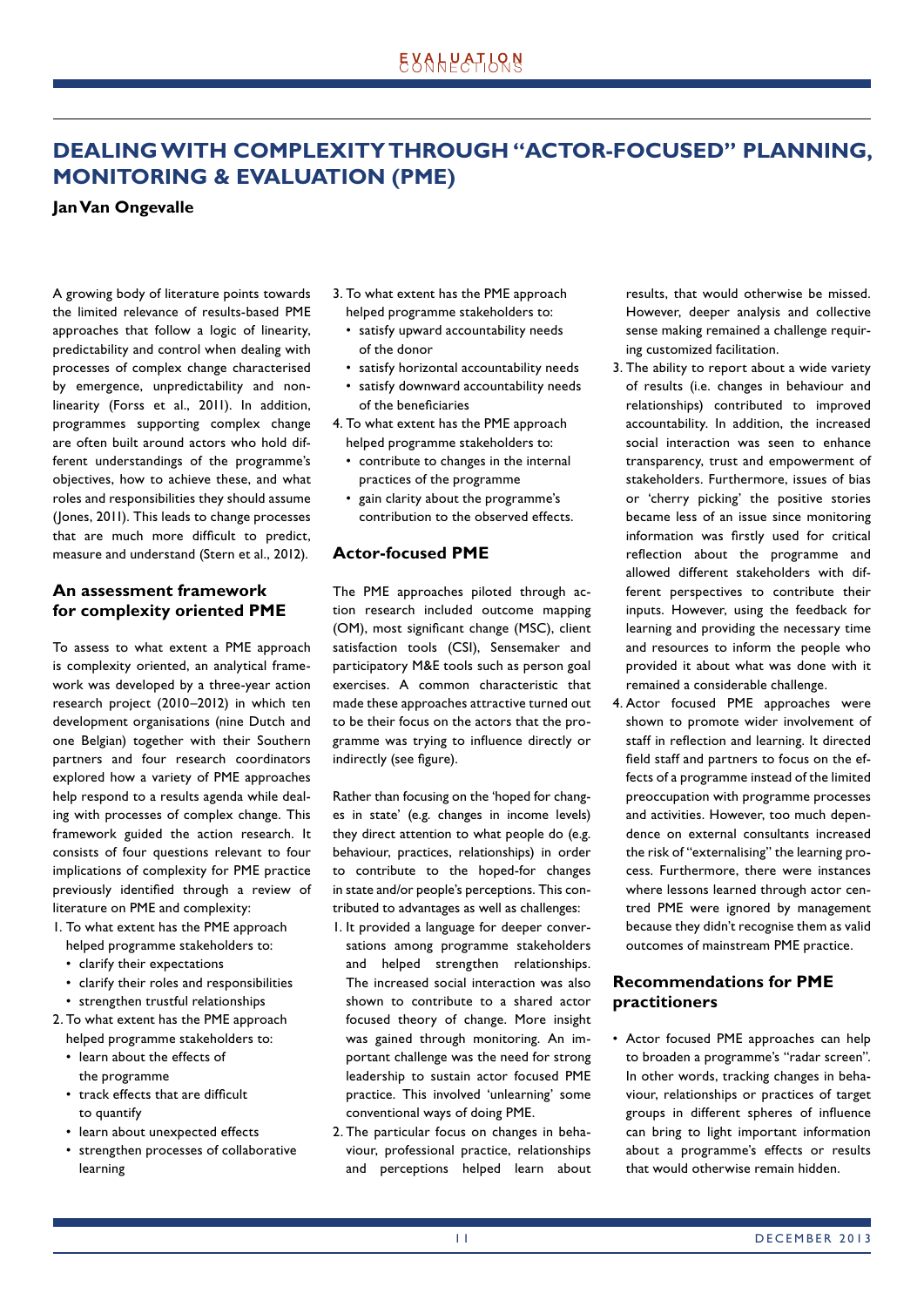# EXALPATLRN

*Visualisation of actor focus of the PME approaches piloted in the action research.*



- Regular monitoring resulting in lessons that inform programme adjustments is key when dealing with complex change processes. This requires shifting perceptions of the meaning and value of regular monitoring practice. Monitoring is still widely perceived as the little brother (or sister) within monitoring and evaluation. It is often limited to a regular follow-up of programme activities and activity-based progress reports. Evaluation, on the other hand, is associated with deeper learning about programme results. At the same time, such evaluations are often carried out by external consultants, and the learning is therefore externalised.
- Monitoring by programme staff needs to go beyond activity monitoring but should systematically and regularly track programme effects and motivate learning processes that can inform programme adjustment whenever the programme is getting off track. Strong leadership that motivates and mandates regular learning-centred monitoring of programme effects is essential.

## **Recommendations for donors**

• There is need to adopt a wider notion of what results may entail and accept as valuable results changes in behaviours, relations or perceptions among social actors directly or indirectly influenced by a programme.

- Donors should ask funded programme actors to demonstrate that they have developed and implemented PME systems that are learning-centred and require specific accounts of how lessons learned were used for programme improvement or planning.
- Donors should insist on funding proposals that are clear and explicit about the various actors in a programme's sphere of control (i.e. who is responsible for inputs, activities, outputs), spheres of direct influence (direct target groups) and spheres of indirect influence (indirect target groups or/and final beneficiaries).
- Finally, appreciation should be shown for programmes that demonstrate a deep understanding of theory of change and a readiness to adapt the original theory of change as implementation progresses. This would help safeguard and promote flexibility in programme planning and execution which is essential when supporting complex change processes.

#### **References**

- 1. Forss, K., Marra, M. and Schwartz, R. (2011). *Evaluating the Complex. Attribution, Contribution and Beyond. Comparative Policy Evaluation, Volume 18*, London, Transaction Publishers.
- 2. Guijt, I. (2010) Rethinking monitoring in a complex messy partnership in Brazil, Development in practice, Vol. 20:8, p.1027- 1044.
- 3. Jones, H. (2011). 'Taking responsibility for complexity. How implementation can achieve results in the face of complex problems. Working Paper 330', London, UK: Overseas Development Institute (ODI). Available at: http://www.odi.org.uk/sites/ odi.org.uk/files/odi-assets/publicationsopinion-fi les/6485.pdf
- 4. Stern, E., Stame, N., Mayne, J., Forss, K., Davies, R., Befani, B. (2012) Broadening the range of designs and methods for impact evaluation. Study Report, DFID, London, UK. Available at http://mande.co.uk/blog/ wp-content/uploads/2012/06/2012-Stern-Working-Paper-38-final-April-20121.pdf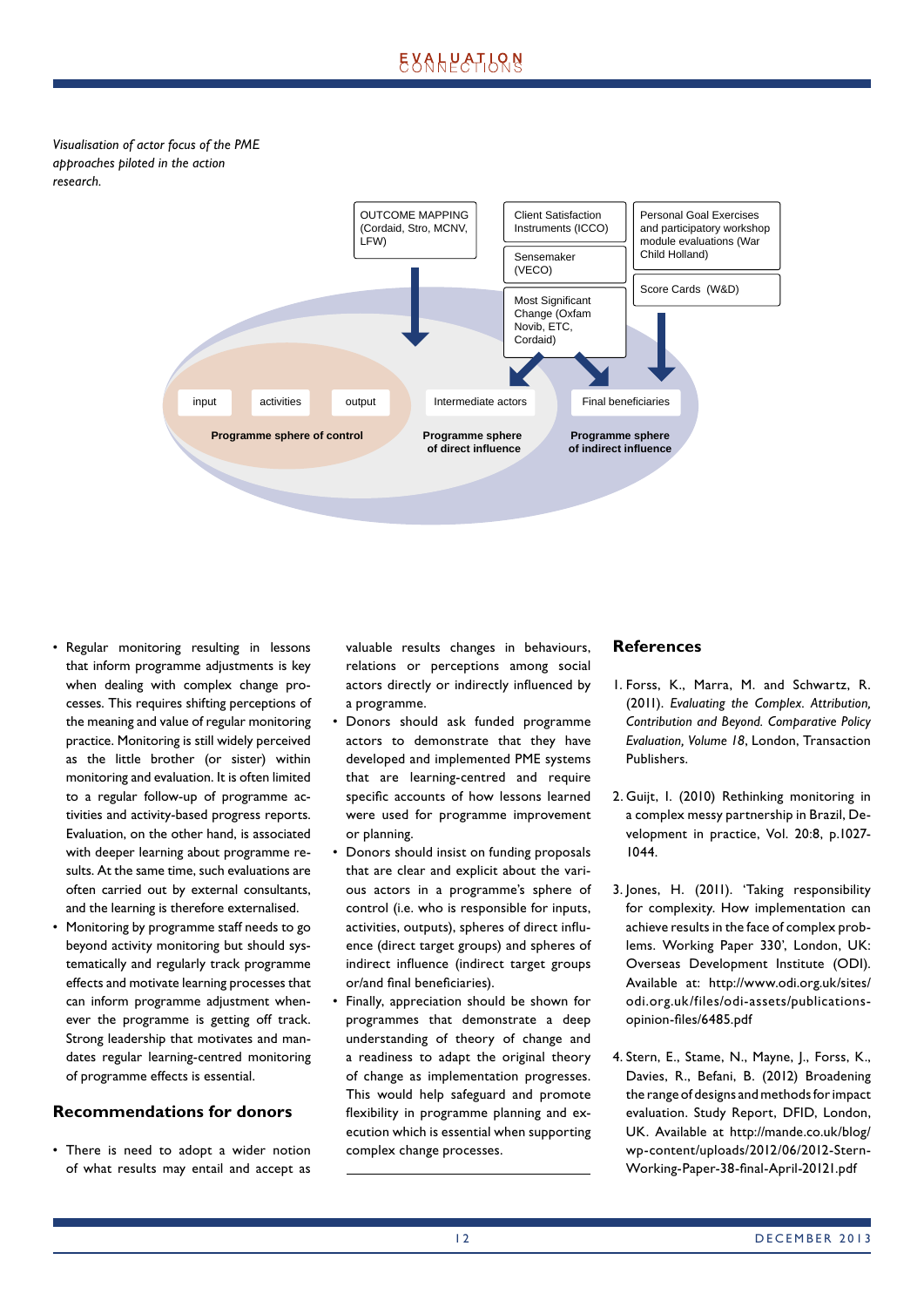# **FASTER, SMARTER AND CHEAPER: HYPOTHESIS -TESTING IN POLICY AND PROGRAM EVALUATION**

#### **Mark Matthews and Geoff White**

We were commissioned by a State government in Australia to review its approach to the evaluation of a major investment in science and innovation that it made over a decade ago. It quickly became clear to us that the traditional auditing process adopted by our client which relied on reconstruction of the original objectives and targets of the investment was inappropriate. It boosted costs, slowed down the evaluation and sapped the goodwill of stakeholders – without contributing much by way of evidence on the impact and value for money of the investment.

Apart from the obvious finding that an evaluation framework should have been specified at the outset of the intervention, we concluded that the audit approach was cumbersome and expensive. It required reconsideration. Accordingly, we suggested an alternative designed to increase the speed, effectiveness and efficiency of the evaluation. Our advice might have wider applicability not only in the science and innovation policy field but more generally for the assessment of major investments implemented in uncertain contexts.

The specific solution we proposed drew on the *structured hypothesis testing* techniques used by the US security intelligence community. It involves assessing the investment by formulating and testing succinct propositions against summaries of available evidence in a structured and sequential manner. It reverses the time-line of the audit approach (tracking the intervention as it unfolds over time) by identifying the contribution of the intervention from a formative perspective – how we might move forward taking account of current budgetary and policy priorities.

The approach aims to maximize the signal to noise ratio by quickly testing hypotheses against the balance of probabilities and by reporting the results in a concise fashion according to a format suitable for use at later dates. A critical aspect of the approach is that it allows for, and encourages, an iterative process by which hypotheses are readily reformulated and evaluation results revised as fresh evidence becomes available – without recourse to major and costly re-writing of unwieldy reports.

The hypothesis testing approach we piloted proved to be effective in getting the State government evaluation back on track and engaging stakeholders in a positive dialogue about preparing for the future (rather than just reflecting on the past). It also demonstrated potentially significant cost savings compared with the audit-based approach. Consequently, the State government is now adopting the approach more widely and further developing its key components, namely:

- Engagement of stakeholders in jointly specifying and agreeing the key hypotheses underpinning the intervention program to be tested and adjusted as development proceeds
- Agreement amongst stakeholders at the outset of the program on the design of the monitoring and evaluation questions, framework, methods and reporting arrangements and their respective roles in providing the necessary data
- Mixed evaluation methods and a process of triangulation to assess convergence of the emerging evidence – to reduce complexity as the intervention unfolds
- Tracking mechanisms to ensure that the evaluation can help reduce uncertainty and inform decisions in a clear and simple way especially at anticipated 'forks' in the road of program development
- Methods by which evaluation design and reporting can be standardized and the integrity of the evaluation process protected – including protocols that guarantee evaluators' independence regardless of whether they are internally or externally commissioned.

The approach we piloted is promising for more widespread use given its following compelling attributes.

Firstly, by reducing the complexity and workload of evaluations it lowers their cost and duration. If applied in a continuous developmental manner, such evaluations could spot early program failures and contribute to better use of resources.

Secondly, it offers a clear and standardized discipline for the design and conduct of program evaluations. It enables public authorities to become smarter commissioners of evaluations, recipients of government funding to be clearer about evaluation information needs, and evaluators to be more consistent in the conduct and reporting of evaluations.

Finally, the approach can be set up at the start of a program and at low cost. Hence, program managers will know at the outset what the key evaluation issues are and how they will be assessed. The resulting discipline of continuously monitoring and evaluating how public value is being generated (or not) by testing hypotheses against available evidence increases the likelihood of generating benefits for taxpayers by fostering continuous improvement.

On the basis of experience to date, the hypothesis testing method could help to bridge theory of change approaches and real time developmental evaluation in a pragmatic and rigorous way. It could contribute to the integration of policy and program design with the evaluation methods to be used before, during and after the intervention.

This potential exists because policy and program design in complex and uncertain contexts is itself often based on hypotheses about the underlying theory of change and the appropriate form for program architectures and delivery mechanisms. Consequently, the approach can also be used to collate and analyse the evidence that drives policy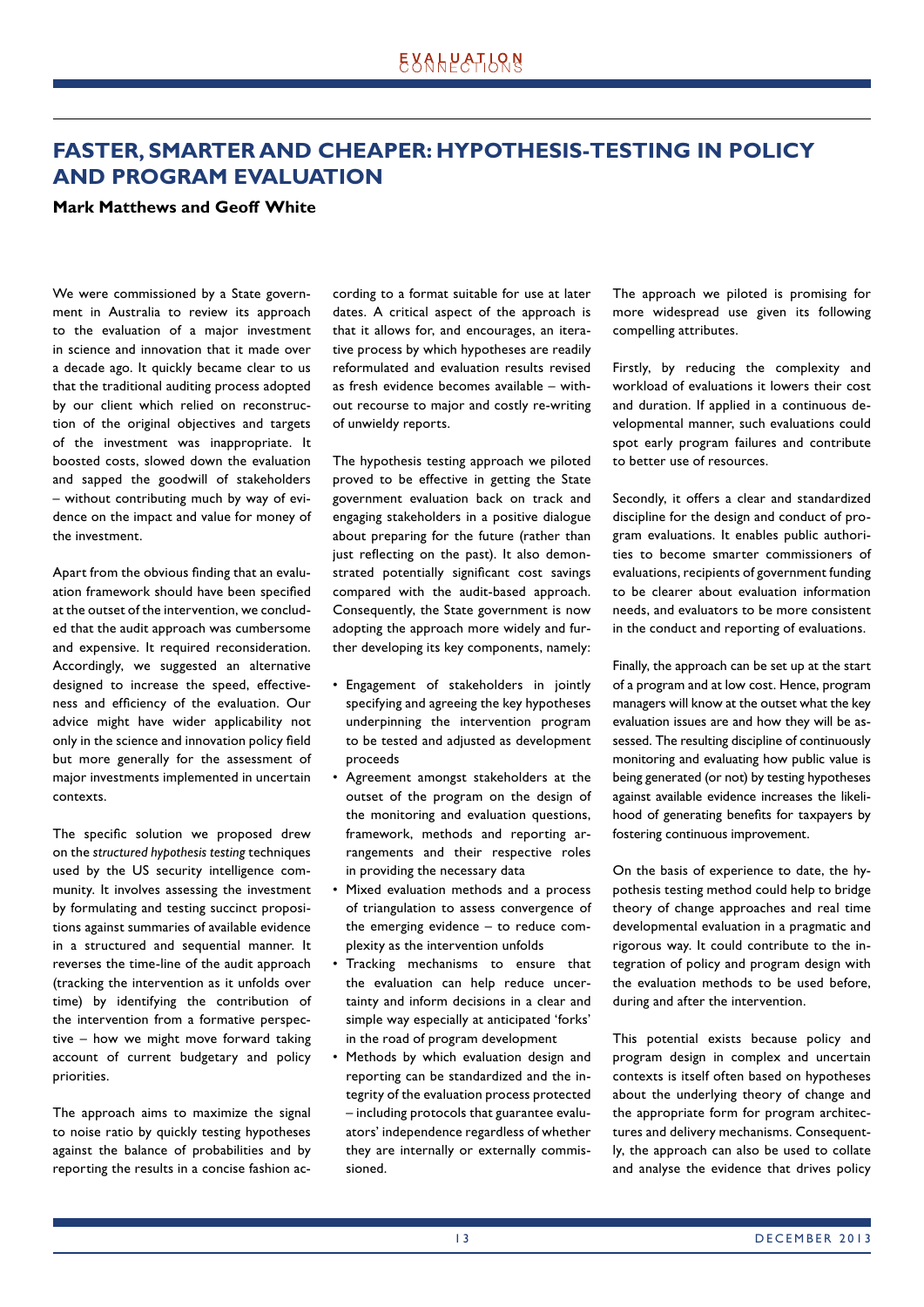## **EXALPATION**

and program design by integrating, assessing and reporting research findings from different interventions in a single comprehensive framework.

The next phase in the development of the approach is a set of pilot activities to be carried out in partnership with interested Australian federal government departments and agencies to explore the potential of this integrated approach (including pilots in analysing complex evidence that informs policy stances). There is the potential for wider experimentation with developing the approach. For example, it might make sense to set up an 'open source' forum – allowing the results of multiple pilots to be logged, lessons learned to be spelled out and a community of good practice to be developed. Further information on the approach can be obtained from the authors on request.

The corresponding author is Mark Matthews (mark.matthews@anu.edu.au).

## **THE AUTHORS**

#### **María Bustelo**

Maria Bustelo, PhD in Political Science, is Associate Professor in the Department of Political Science and Public Administra-



tion at the Complutense University, Madrid (UCM), Spain. She has worked as an independent consultant for Spanish public administrations and agencies, the European Commission, and NGOs in the field of programme evaluation, and in the areas of community development, health promotion, drug dependency prevention, and gender policies. She is also the director of the Master on Evaluation of Programmes and Public Policies (UCM), and member of the Board of Director Committee of the National Agency for the Evaluation of Public Policies and the Quality of Public Services. She leads the European QUING project team at the UCM (QUING: Quality in Gender+ Equality Policies -2006–2011- www.quing. eu; a research project supported by the VI European Framework Programme). She has a number of publications on analysis and evaluation of public policies and gender equality policies.

#### **Mattia Prayer Galletti**

Mr. Mattia PRAYER GALLETTI, a national of Italy, joined IFAD in 1988. Since 1989 he has been working as Country Programme



Manager in the Asia and the Pacific Division, responsible for IFAD-supported programs in Bhutan, Laos, Mongolia, Papua New Guinea, China, Vietnam, Indonesia, Iran, the Pacific region and India. In 2011 he moved as Senior Evaluation Officer in the Independent Office of Evaluation. Mr. Prayer Galletti holds a B.A. in Political Science from the University of Bologna, and two Masters in Economics of Agro-Food Systems (Cremona, Italy) and in Development Studies (Geneva, Switzerland).

#### **Margareta de Goys**

Margareta de Goys is the Director of UNIDO's Evaluation Group. She was the Vice-Chair of the United nations Evaluation

Group (UNEG) in 2011/12. Previously she was a partner and senior consultant of SPM Consultants, Stockholm, Sweden. She has been involved in a large number of bilateral and multilateral evaluations, both in the capacity of evaluation manager and evaluator. She was the Co-Chair of the NONIE 2012 meeting.

#### **Ann M. Doucette, Ph.D.,**

is the Director of The Evaluators' Institute (TEI) and the Midge Smith Center for Evaluation Effectiveness, and Research Professor

of Evaluation and Health Policy at The George Washington University, USA. Her expertise includes the development of rigorous and credible performance measurement systems that target accountability, quality monitoring, outcomes and impact for system, organization, and individual levels of program intervention. This work includes specialized emphasis on measurement, which Dr. Doucette considers fundamentally critical in performance monitoring, evaluation practice, and outcome/ impact assessment. Her work in these areas most often emanates from a complex adaptive systems perspective.



#### **Dr. Irene Guijt**

is an independent consultant, part-time Research Associate at the Overseas Development Institute and a Visiting scholar



at the Australian National University. She has worked in international development for over 20 years, emphasising participatory processes. She undertakes research, system design, facilitation and advisory work on learning-oriented knowledge processes in international development. Recent work includes piloting Sense-Maker for evaluation in East Africa and Asia, a programme of work on impact evaluation with AusAID, and piloting participatory impact assessment for IFAD. She is active in global capacity building through BetterEvaluation and in the politics of evaluation as co-convenor of the Big Push Forward.

#### **Mark Matthews**

is the Executive Director of the HC Coombs Policy Forum at the Crawford School of Public Policy, Australian National Uni-



versity (ANU). The Forum is a joint Australian Government – ANU policy think tank that focuses on experimental and exploratory policy work carried out at the interface between government and academia. Mark's own research and policy engagement work focuses on governments' role as uncertainty and risk manager of last resort and the implications of this distinctive role for policy formulation, program evaluation and review, and the specific implications for science and innovation policy (including public sector innovation). In addition to a career as a management consultant, Mark has held academic positions in the UK universities of Sussex, Bath and Warwick.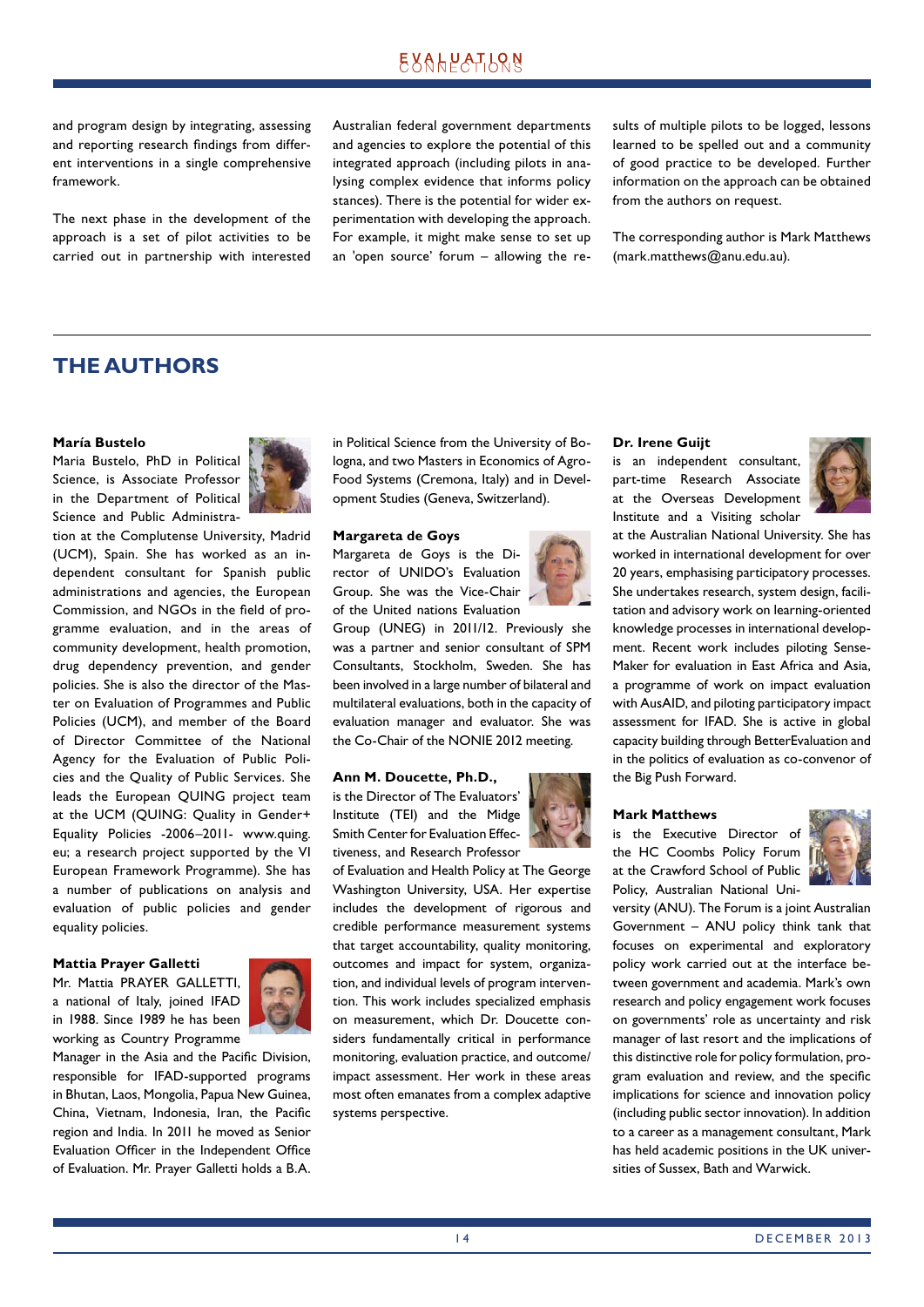## **EXALPATLON**

#### **Jan Van Ongevalle**

is research manager at the Research Institute for Work and Society (HIVA) at the Catholic University of Leuven where he



leads the development cooperation research group (http://www.hiva.be/en/). His research interests include complexity oriented monitoring and evaluation, participation and collaborative learning within programmes of international development, global education and awareness raising.

#### **Robert Picciotto**

Robert ('Bob') Picciotto, (UK) Professor, Kings College (London) was Director General of the World Bank's Independent



Evaluation Group from 1992 to 2002. He previously served as Vice President, Corporate Planning and Budgeting and Director, Projects in three of the World Bank's Regions. He currently sits on the United Kingdom Evaluation Society Council and the European Evaluation Society's board. He serves as senior evaluation adviser to the International Fund for Agricultural Development and the Global Environment Fund. He is also a member of the International Advisory Committee on Development Impact which reports to the Secretary of State for International Development of the United Kingdom.

#### **Chris Roche**

as over 25 years' experience working for International NGOs as a project manager, evaluator, policy researcher and as a Direc-

tor. He has recently joined La Trobe University as an Associate Professor and is the convenor of the Masters of International Development. He is the author of Impact Assessment for Development Agencies, and co-editor of Ethical Questions and International NGOs. Chris is also engaged in supporting the monitoring and evaluation efforts of the Pacific Leadership Program and the Developmental Leadership Program, for whom he has written two papers on the evaluation of politics and the politics of evaluation.

#### **Nicoletta Stame**

retired from teaching Social Policy at the University "La Sapienza", Rome. She was a co-founder and the president of the Italian

Evaluation Association. She is a Past President of the European Evaluation Society. She is associate editor of *Evaluation*, and participates in the International Evaluation (Inteval) net-



work. Nicoletta is interested in the theory and methods of evaluation. She is author of *L'esperienza della valutazione*, editor of *Classici della valutazione*, co-editor (with Ray Rist) of *From Studies to Streams*, and author of many essays in books and journals. She has evaluated programs of enterprise creation, social integration and R&D at the local, national and European level. Her work aims at enhancing the evaluation capacities of public administrators, program implementers and beneficiaries.

#### **Geoff White**

is a professional economist with substantial practical policy and consultancy experience in policy evaluation. He held senior posts



in the UK Department of Trade and Industry and HM Treasury until 1988 when he became associate director with Coopers & Lybrand and then with PACEC. Geoff joined the SQW consultancy where he directed its UK evaluation practice for fifteen years until late 2010 when he set up his own research and evaluation business. He has carried out evaluations in widely diverse policy areas and contributed to the development of official evaluation guidance (most recently a major review and edit of the Magenta Book  $-$  the official UK guide on policy evaluation).